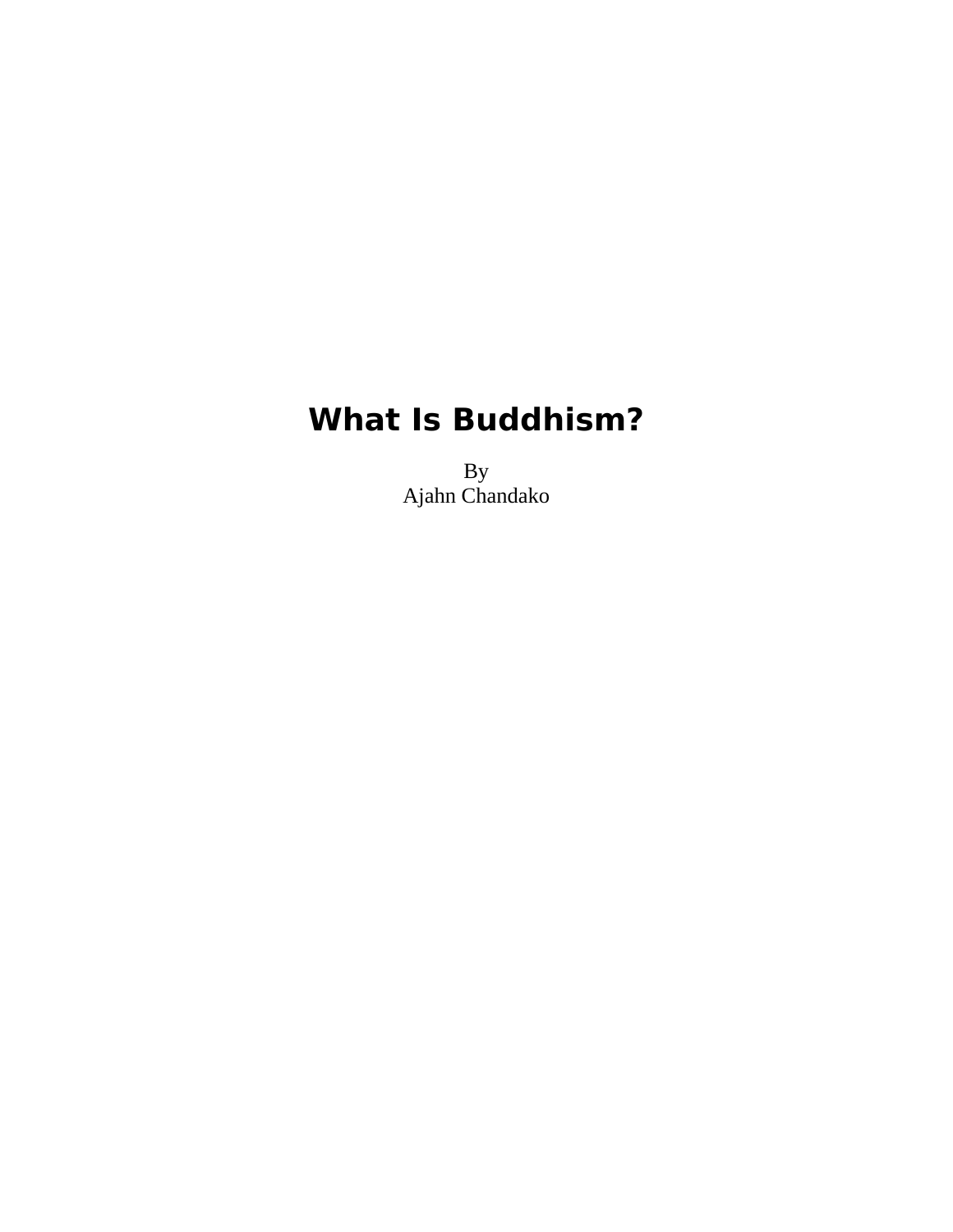What Is Buddhism?

By Ajahn Chandako

Third Edition

May all beings be free from all suffering

Copyright 2011 The Sangha Vimutti Buddhist Monastery PO Box 7 Bombay 2343 New Zealand www.vimutti.org.nz

This book has been printed for free distribution

All commercial rights reserved.

Any reproduction, in whole or part, in any form, for sale, profit or material gain, is prohibited. However, permission to re-print for free distribution may be obtained upon request.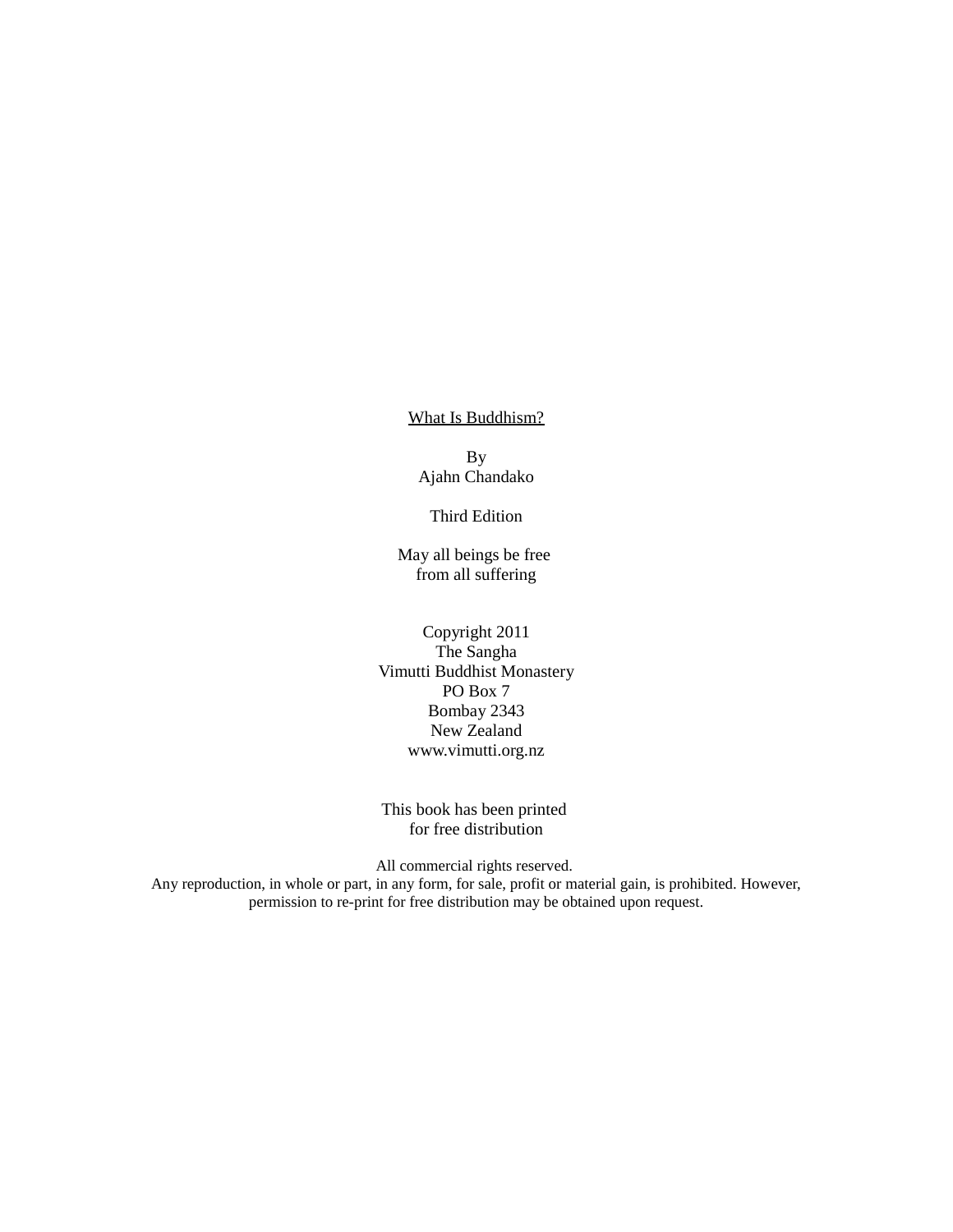#### **Introduction**

For more than 2,500 years, the religion we know today as Buddhism has guided many great civilizations, inspired refined cultural achievements and produced a vast body of profound teachings. Some of the wisest people to have ever walked the planet have been Buddhist monks and nuns. Today, large numbers of men and women from diverse backgrounds throughout the world are following the teachings of the Buddha. So what is Buddhism? Who was the Buddha, and what are his teachings?

## **The Buddha**

The person who was to become the Buddha was born Siddhattha Gotama roughly 2,600 years ago as a prince of a small kingdom near what is now the Indian-Nepalese border. Although he was raised immersed in the great luxury of his royal status, and he excelled in the arts and education that prepared him for leadership, outside the confines of the palace walls Siddhattha was deeply moved by the suffering bound up with a normal human life. He saw that old age, failing health or death inescapably touch the lives of every living being. On one occasion he also saw a wandering renunciate, a person seeking a true solution to life's pain, and this then motivated Siddhattha to begin a spiritual quest. At age 29 he left the palace and his family behind for the remote forests and mountains of Northeast India. Wandering as a homeless and penniless religious seeker, he was determined to find out if there was a way to experience a lasting security and peace that was free from life's inherent difficulties. Overcoming the fear and hardship of living in the wild, he adopted the pure and moral life of a monk. He trained under the wisest meditation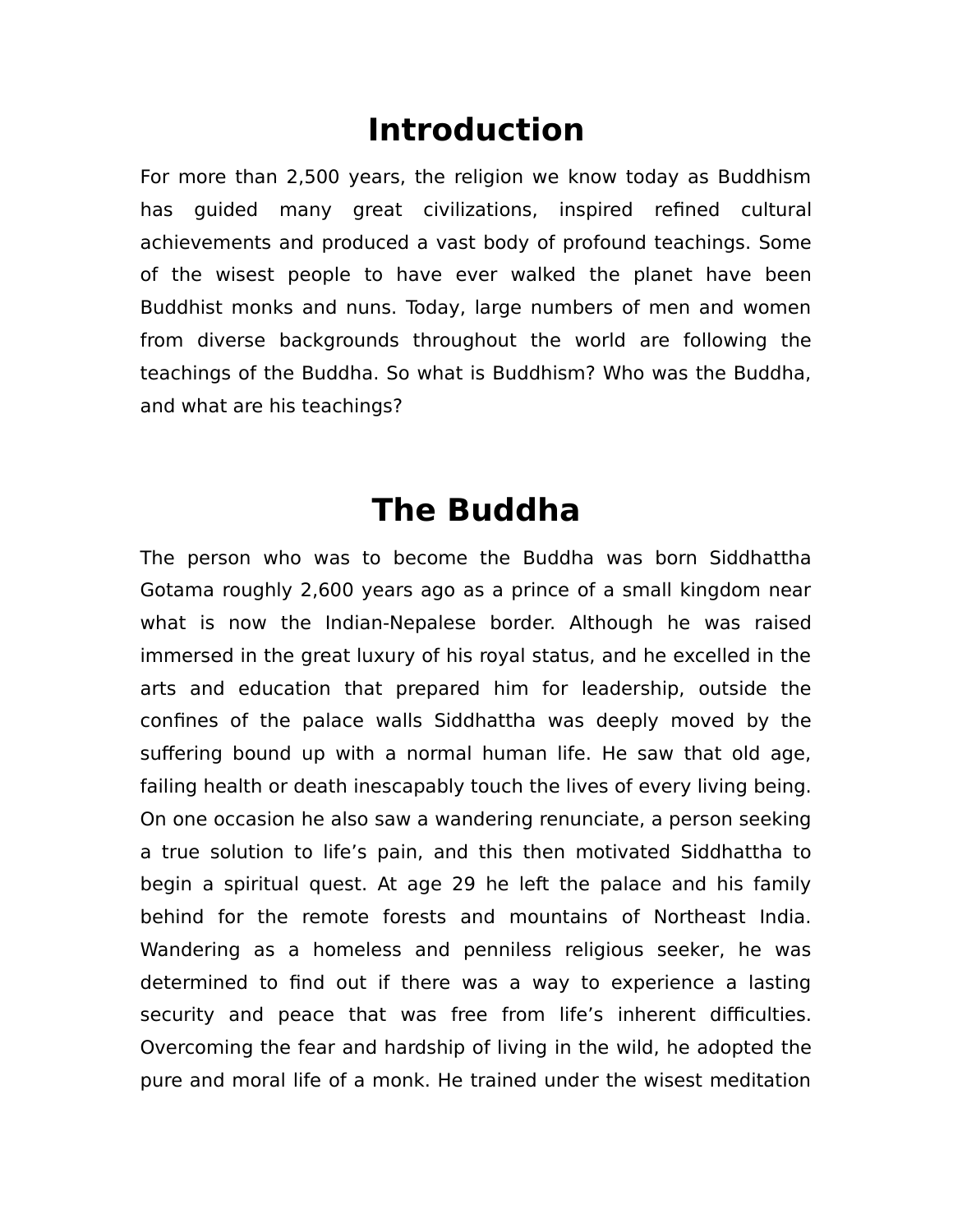teachers and philosophers of his time, mastering what they had to teach, but they still could not provide the answers he was seeking. He then adopted the path of extreme asceticism—not allowing himself to feel pleasure and fasting to the brink of death—but still to no avail.

By age 35, Siddhattha had realized that neither self-indulgence nor self-torment would lead to true happiness. He then tried a different tact. Turning away from these two extremes, he applied his mind to developing deep concentration and freedom through wisdom. Sitting beneath the branches of what is now known as the Bodhi Tree, he developed his mind in luminous and tranquil states of meditation. With the extraordinary clarity and sharp penetrative power that is generated by inner stillness, he focused his attention on investigating the nature of existence, its cause and its cessation. Through this refined contemplation of the essential characteristics of reality, he attained the transcendent liberation of consciousness known as enlightenment, Nibbana (or Nirvana). From that point on he was known as the Buddha, the One who had Awakened.

The Buddha's enlightenment consisted of an all-encompassing insight into the nature of the body, mind and phenomena. This awakening was not a revelation from an outside power or deity, but a unique discovery that arose from within based on the deepest levels of meditation. Insight had liberated his mind from the roots of all suffering: selfish desire, anger and deluded perceptions of reality. This experience eliminated all traces of inner dissatisfaction and discontent, revealing unshakeable peace. He had found the ultimate solution to life's problems that he had sought, and the result was unparalleled, sublime, true happiness.

This enlightenment is considered to be the highest human potential possible, far surpassing any heavenly existence. Having experienced it for himself, the Buddha then spent the next 45 years teaching a way of life, a practical path of training and development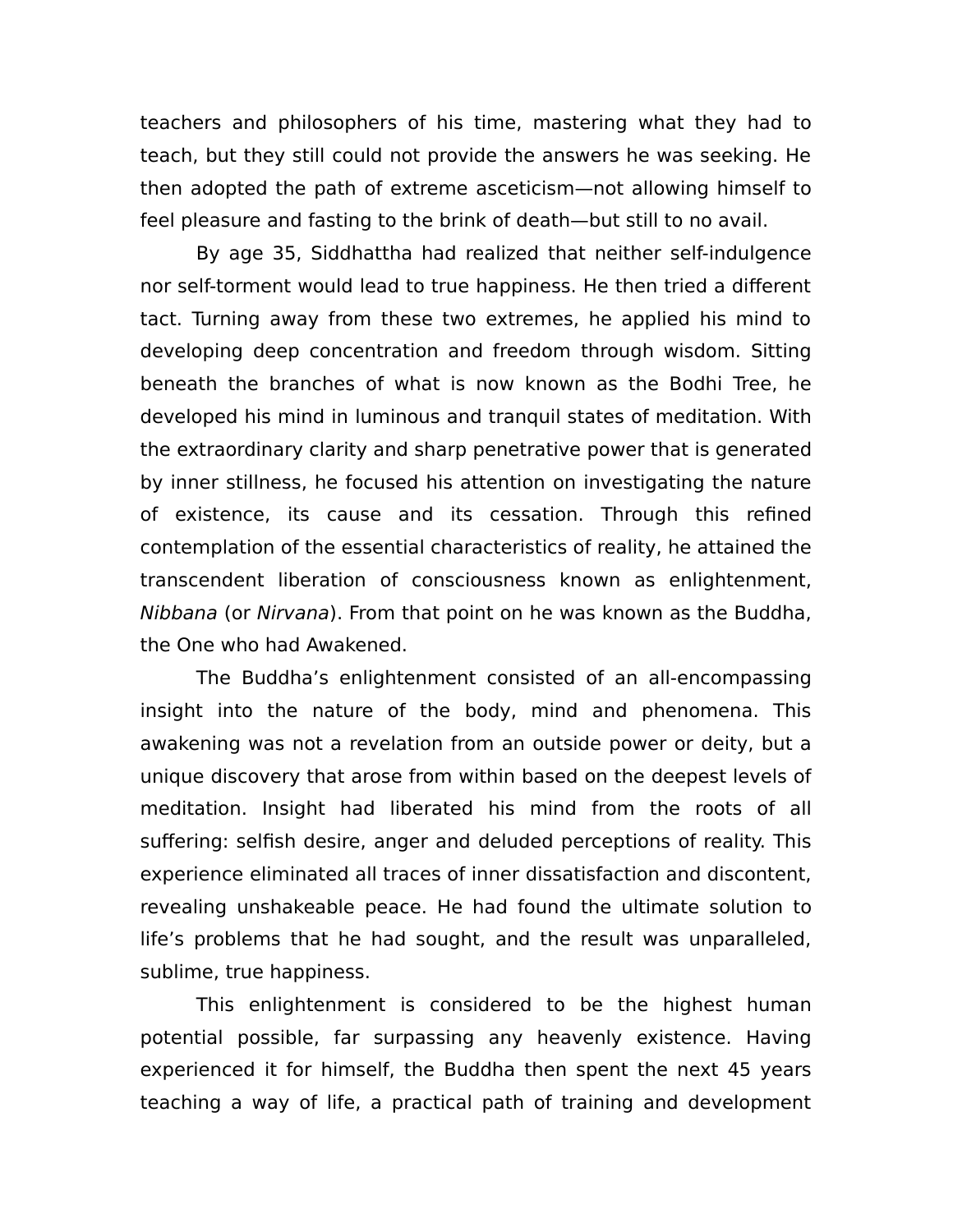which, when accurately and diligently followed, would lead others to the same awakening. These teachings are known as the Dhamma (or Dharma), meaning the nature of all things or the path to understand the truths of existence.

## **A Path of Inquiry**

There are no fixed beliefs that a person must adopt in order to be a "Buddhist." In fact, the Buddha warned against the dangers of blind faith and encouraged wise inquiry and tolerance. The traveler on the path of inquiry maintains an open mind and thoroughly investigates his or her own experience of life. When one sees for oneself that a particular view or belief is both reasonable and in accordance with one's experience, leading to happiness and benefit both for oneself and others, only then should that view be adopted. This standard applies to the Buddha's own teachings. They should be looked into carefully and examined with the clarity generated by meditation. As meditation deepens, direct insight into the nature of life grows. At this point one is in a position to clearly decide what religious or spiritual teachings are in accordance with reality.

#### **Meditation**

Meditation refers to the mental activity of sustaining clear awareness on one thing: an object, a perception, a concept, a process or a sensation for the purpose of peace and understanding. For example, one could pay attention to the process of breathing, a physical sensation, an external object, the emotion of loving-kindness, the mental repetition of a meaningful word or the perception of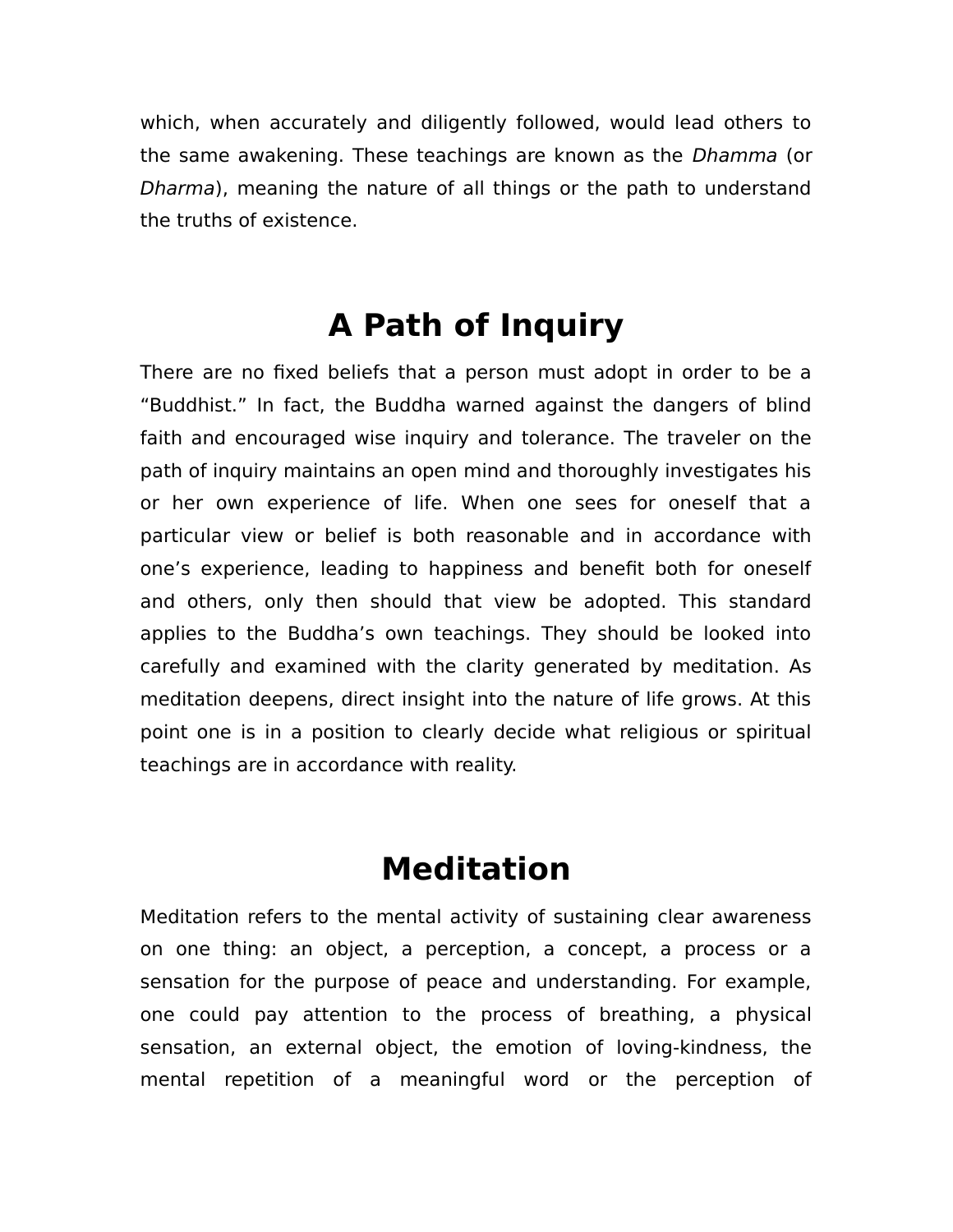impermanence. Meditation can be done in any posture, but the most common ones are sitting cross-legged and walking back and forth. As mindful awareness becomes increasingly continuous, the dispersed and distracted energy of the mind becomes more focused and clear. The act of sustaining awareness calms and soothes both the body and the mind, while the focusing of attention energizes and brightens the heart.

The deeper the meditation becomes, the more quiet, still and peaceful one feels. This cleansed and purified awareness, developed through dedicated training, yields extraordinary clarity of mind. One begins to see things as they truly are, beyond the limitations of conditioned perceptions and habitual thought patterns. As one sees clearly, wisdom is born, and thus serenity and insight form an inseparable pair that is gradually cultivated until the realization of full enlightenment.

#### **The Four Noble Truths**

The central teaching of the Buddha, around which all his other teachings revolve, is the Four Noble Truths, formulated as a medical analysis:

1. The diagnosis: Life inevitably involves some mental and physical pain. Everyone at some point experiences disappointment, discomfort, anger, sadness, anxiety or suffering. People don't always get what they want, and they are often separated from whom and what they love. Everyone experiences either the gradual physical degeneration of old age, death, or both. Even the extremely subtle stress that can arise from normal functioning in the world is a burden.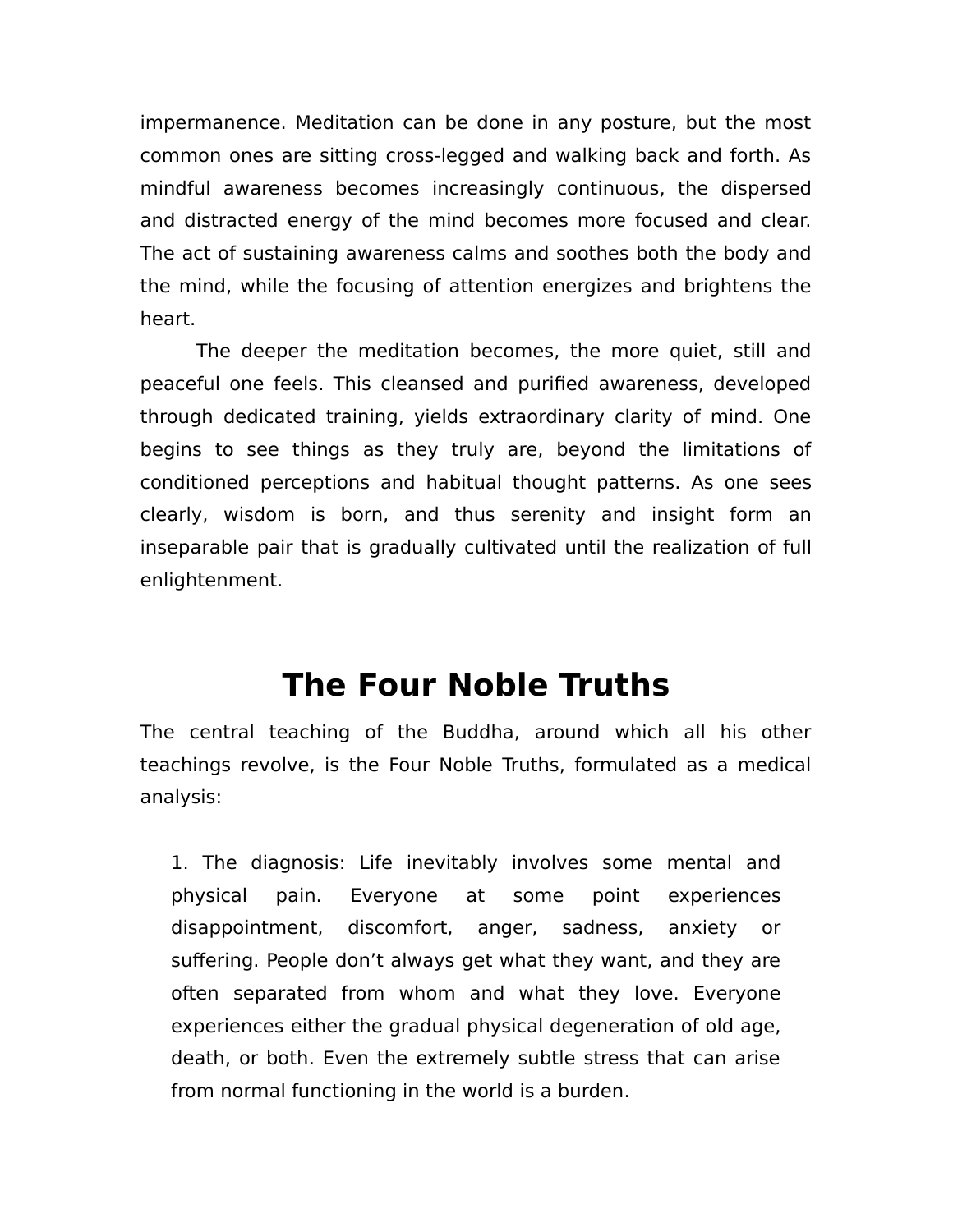2. The cause: The root of mental pain is craving for sensual pleasure, for existence or for non-existence; or simply wishing that things were different from what they actually are. Craving is fueled by reactions to pleasure and pain and driven by the illusion of 'me' and 'mine', which in turn are due to misunderstanding the true nature of reality.

3. The recovery: It is possible for all mental suffering to completely cease. This is the attainment of enlightenment. Enlightenment is the purification of the heart from any traces of attraction, aversion or delusion. It is the complete letting go of the illusion of an independent self or soul. A fully-enlightened person is called an Arahant. The Buddha called this the highest happiness, the full realization of human potential.

4. The treatment: Enlightenment is achieved through a gradual training, a way of life called the Middle Way, or the Noble Eightfold Path.

These Four Noble Truths are realistic in that they face up to life's imperfections, and optimistic in that they offer a practical solution: enlightenment, or at least piece of mind, in this very life. Because all things are in a constant state of change, they are inherently unable to provide lasting happiness or reliable satisfaction. Grasping and clinging to any aspect of experience leads to friction, stress or disappointment when those things, people or situations fade and disappear. As long as this pain is seen as something unnatural or abnormal that is to be feared, avoided or rejected, it will be impossible to uproot its causes and live a truly happy life. However, to the degree that the subtle and all-pervasive nature of the first noble truth is recognized, one can accept and be free from suffering. This is why the reflection on suffering is emphasized as the key to ultimate liberation, and those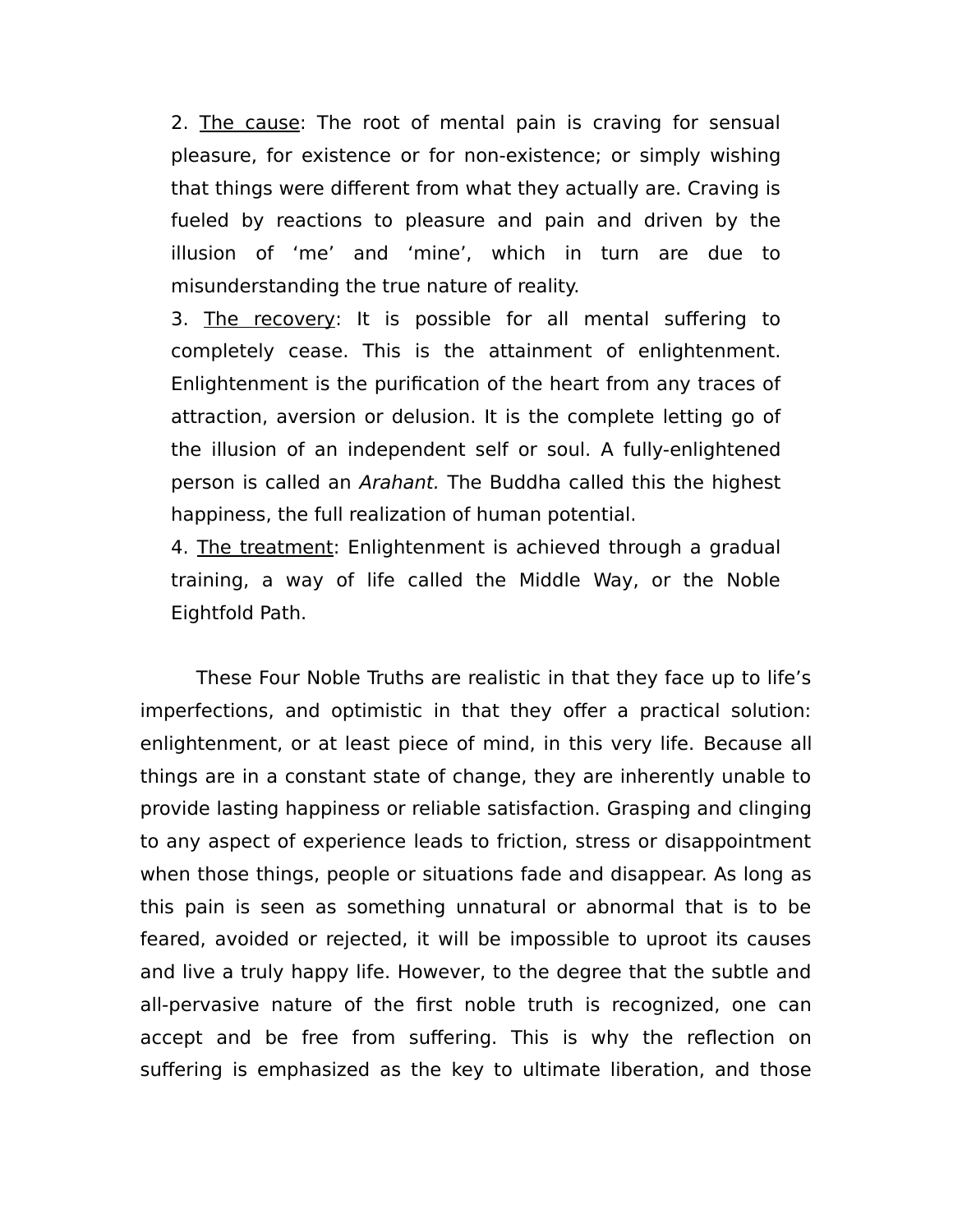who have realized enlightenment are inspiring examples of profound happiness, loving-kindness and compassion.

## **The Middle Way**

The path to the happiness of enlightenment is called the Middle Way because it avoids the two extremes of self-indulgence and self-torment. Such extreme behavior does not lead to peace of mind. The Middle Way consists of cultivating virtue, serenity and wisdom and is further elaborated as the Noble Eightfold Path:

1. The perfection of understanding: views that accord with the natural truths of reality.

2. The perfection of intention: being motivated by lovingkindness, compassion and renunciation.

3. The perfection of speech: words that are honest, harmonious, gentle and meaningful.

4. The perfection of behavior: actions that manifest nonviolence, sexual responsibility, and not stealing from others.

5. The perfection of work: earning a living or sustaining one's life in a way that does not harm or exploit others or oneself.

6. The perfection of effort: cultivating and maintaining wholesome states of mind while overcoming unwholesome states and keeping them at bay.

7. The perfection of conscious awareness: being fully mindful of one's body, feelings, mind and phenomena.

8. The perfection of meditative concentration: deep unification, peace and purity of mind.

When all eight factors of this path are brought to maturity, one is able to penetrate the true nature of existence with insight and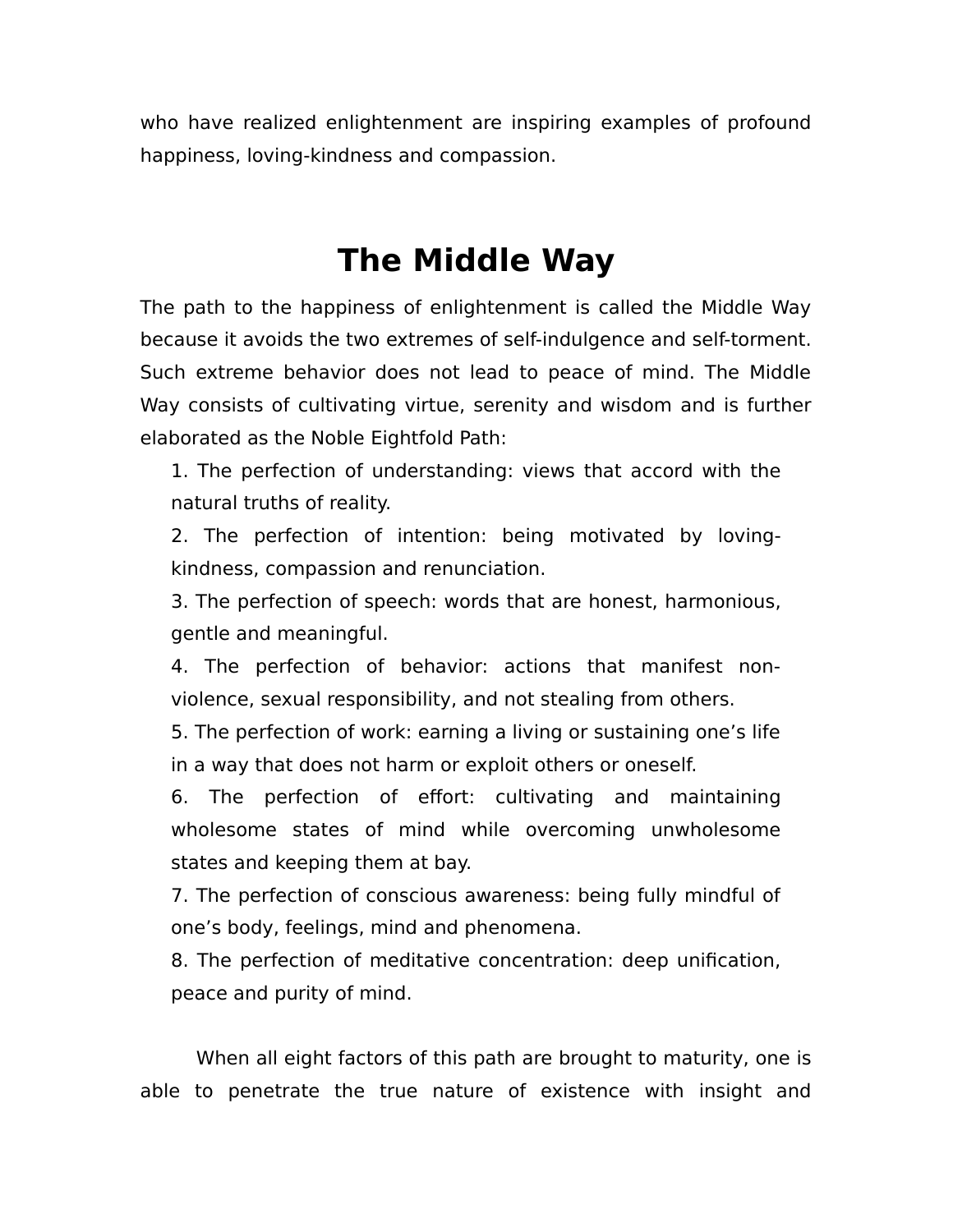experience the fruit of the Buddha's teachings: perfected wisdom and unshakable liberation.

#### **The Law of Kamma**

According to the natural law of kamma (or karma), one's intentions are causes that lead to experiencing results in the future. The results will be similar to the intentions, and depending on one's state of mind when acting, speaking or even thinking, they will be experienced as either pleasant, unpleasant or neutral. If one's intention is tainted by anger, a selfish desire for pleasure, a wish to harm or general confusion, this creates the causes to experience pain, unhappiness and misfortune in the future. This 'bad kamma' is unbeneficial both for oneself and others. Similarly, if one's actions, speech and thoughts originate with motivations of unconditional love and kindness, generosity, a wish to help others, inner peace or wisdom, this creates the causes to experience pleasure, happiness and good fortune in the future. This 'good kamma' leads to the well-being of both oneself and others.

Most, although not all, of what one experiences is the result of one's previous kamma, and how one responds to the present experience will generate new kamma. In this dynamic interplay between experiencing results from the past and responding in the present, we literally create our own future, moment by moment. Kamma is not fate, and the present moment is where there is the possibility of freedom. This is where one has the opportunity to free oneself from the unbeneficial patterns of behavior based on one's past conditioning. This opportunity for freedom, however, is only possible if we are mindful and attentive. This is why clear awareness and understanding things as they truly are in the present is so crucial to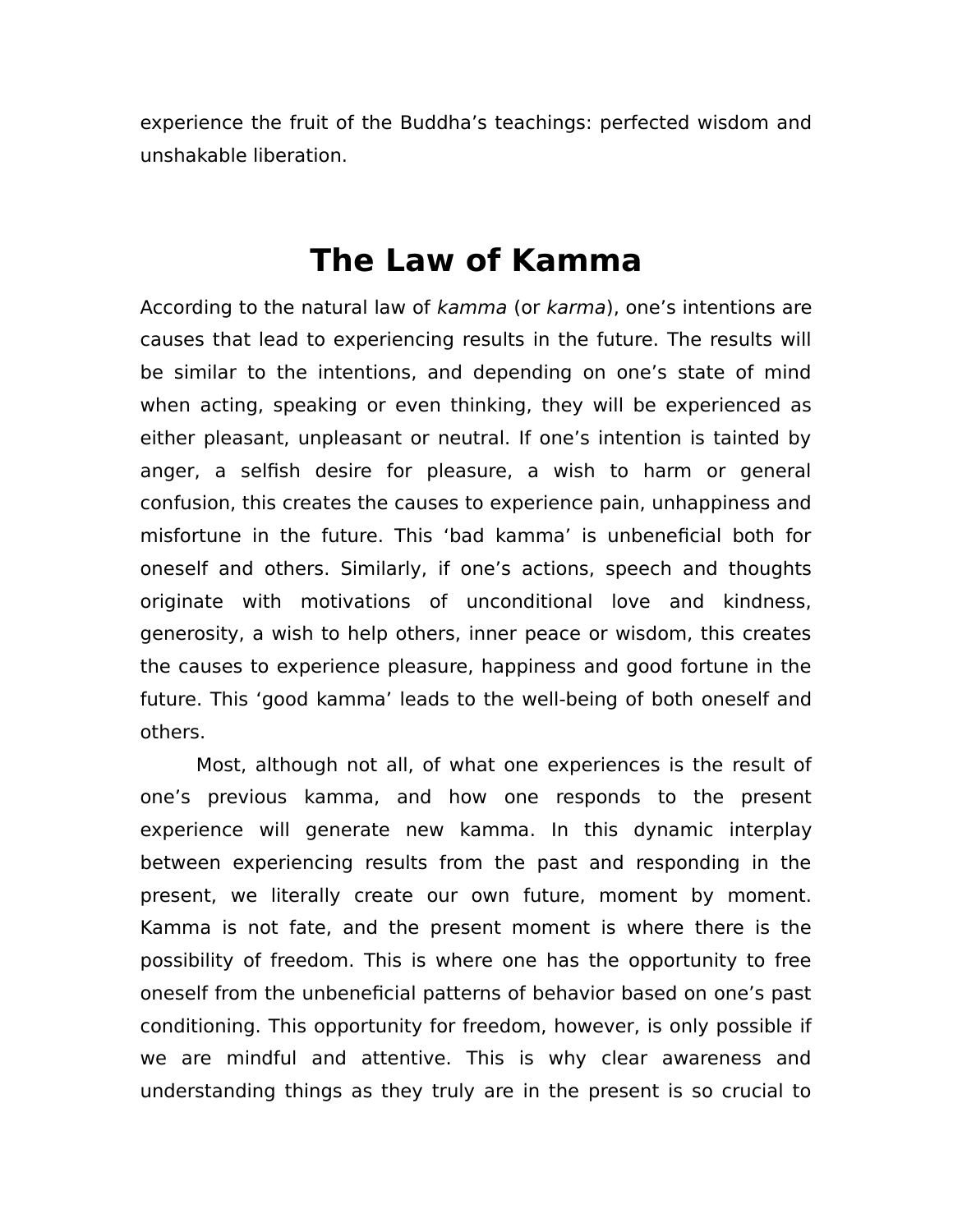the path of liberation taught by the Buddha.

No being, divine or human, has the power to stop the consequences of good or bad kamma. One reaps exactly what one sows. So when one finds oneself in an unpleasant situation, rather than projecting blame on others one can reflect wisely on one's own past conduct and take responsibility for the causes that led up to the situation. Likewise when one is feeling happy, instead of taking it for granted, one can examine the previous causes and conditions that brought it about. Understanding how happiness comes about encourages making further good kamma.

The only escape from the results of kamma is enlightenment. Until that time, however, it is possible to mitigate the severity of the consequences of bad kamma by increasing the good. The Buddha gave the simile of a spoon of salt mixed in a glass of water compared to a spoon of salt mixed in a large river. The glass of water becomes undrinkable, while the taste of the water in the river is hardly affected. Similarly, the results of bad kamma for a person only doing a small amount of good kamma is very painful, while the results of the same bad kamma for a person habitually doing a great deal of good kamma is much less severe.

The Buddha did not invent the law of kamma. It is a natural law that operates whether people are aware of it or not. The Buddha, however, deeply understood this process of interconnected causes, conditions and effects and then taught a way to live within it that led to peace and happiness. Insight into kamma naturally leads to living an ethical, compassionate and wise life. When an entire society embraces these principles, the result is peace and prosperity.

## **Rebirth**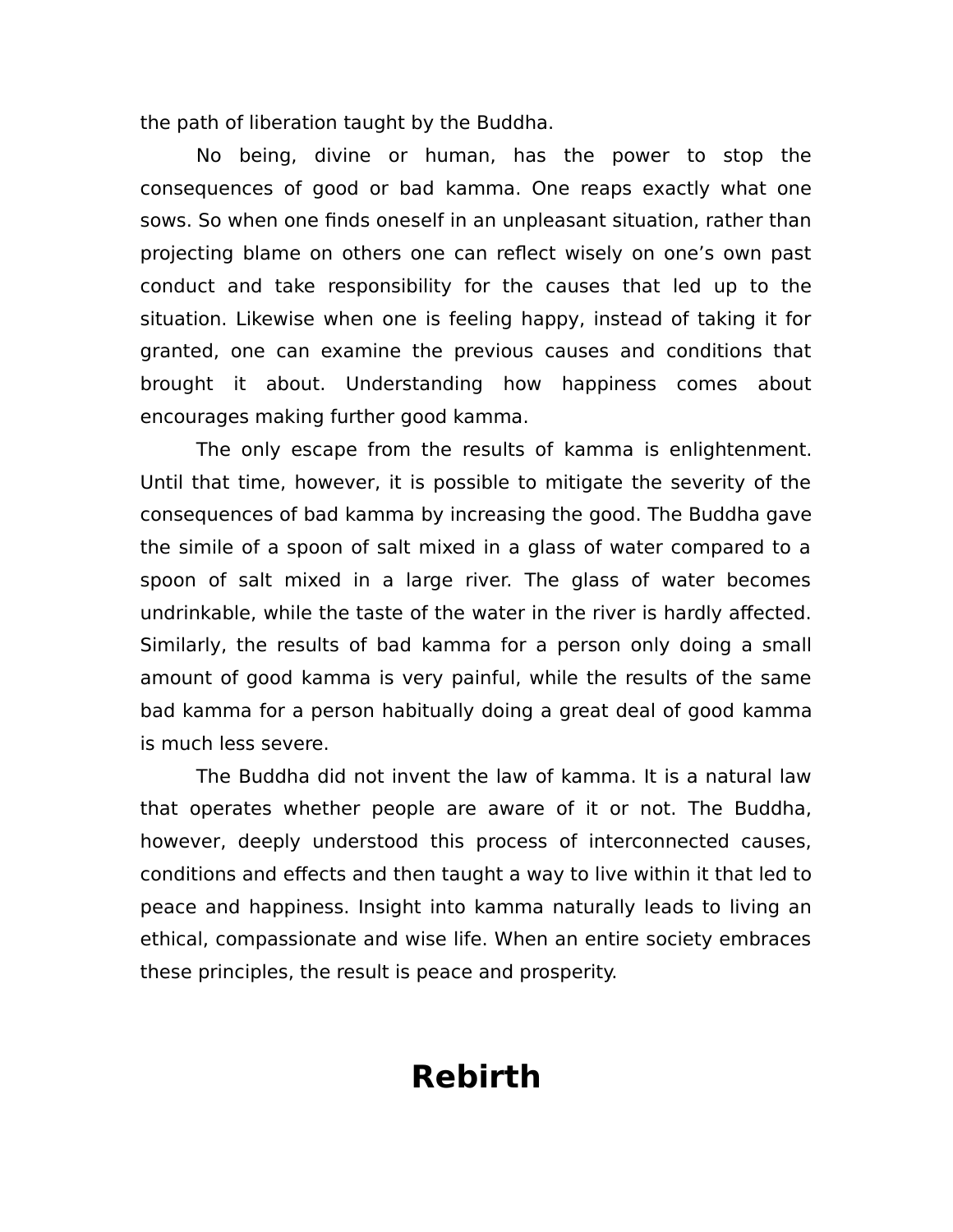The concept of past and future lives is intrinsic to the Buddha's teachings. The Buddha however, never praised believing in a doctrine merely out of blind faith. With advanced abilities in meditation it becomes possible to remember past lives, but until then rebirth remains a matter of reasoned reflection. According to Buddhist teachings, when a person who is not fully enlightened dies, although the physical body comes to an end, there is still a mental momentum that then leads to further existence. A fully enlightened person, however, has purified his or her stream of consciousness to the extent that no rebirth is possible. Since even the most pleasant of existences are considered far inferior to the great happiness, freedom and peace of Nibbana, the goal of Buddhist practice is not to be reborn.

Rebirth is not limited merely to humans. The Buddha taught that the realm of human beings is but one among many, including heavens, hells, animals and ghosts. One may be reborn into any of these, depending on the kamma one has accumulated. The law of kamma can only be fully comprehended in the context of multiple lifetimes, because it sometimes takes this long for the seeds of kamma to bear their fruit.

The repetitive cycle of birth and death and the wandering on from realm to realm is inherently unable to fully satisfy and often produces pain. By following the Noble Eightfold Path to its culmination of enlightenment, the process of rebirth ceases completely.

#### **Do Buddhists Believe in God?**

Buddhism is a non-theistic religion in that a Buddhist does not worship a God, creator or savior. Progress on the path to enlightenment is not dependent on an external force but on one's own effort. Buddhist cosmology does recognize the existence of heavenly realms, and the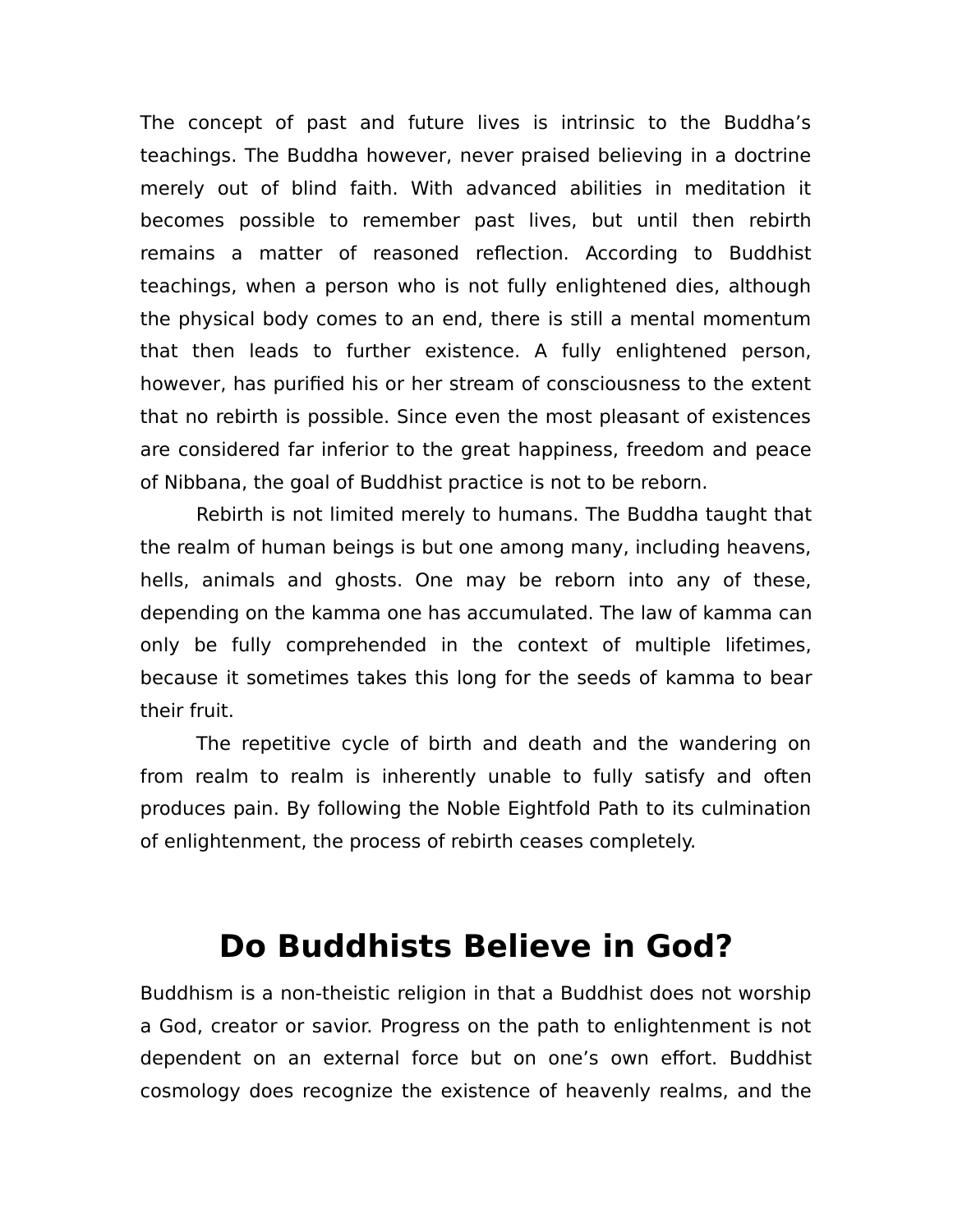divine beings living there are very similar to what people would associate with gods or God. However, because of the all-encompassing law of impermanence, even these exalted beings are subject to passing away and being reborn. They are still caught in the cycle of birth and death and therefore not taken as an ultimate refuge.

# **The Delusion of a Permanent Self or Soul**

The Buddha taught that there is no essential or permanent core to a living being that could be considered one's true self or soul. What appears to be an individual person is actually a changing process of mental and physical qualities combining temporarily in a particular way. Through possessive attachment, the mind identifies with part or all of this process, and this gives rise to the sense of self, 'me' and 'mine'. In fact, all phenomena, animate or inanimate, are dependently arisen from causes and conditions. In a constant state of flux, all things are empty of independent inherent existence, and the entirety of reality is a continuous flow of interconnected, causally conditioned events arising and passing away in the present moment.

The Buddha taught that it is precisely the deeply held deluded understanding of a separate self that is the root cause of all human suffering. Although the perception of self seeks happiness, its insatiable craving repeatedly produces discontent. As long as one identifies with something as oneself, the inevitable result is a lack of outer harmony or inner peace. Only through insight based on profound meditation can this mirage be clearly seen for what it truly is. Only then can one know perfect happiness.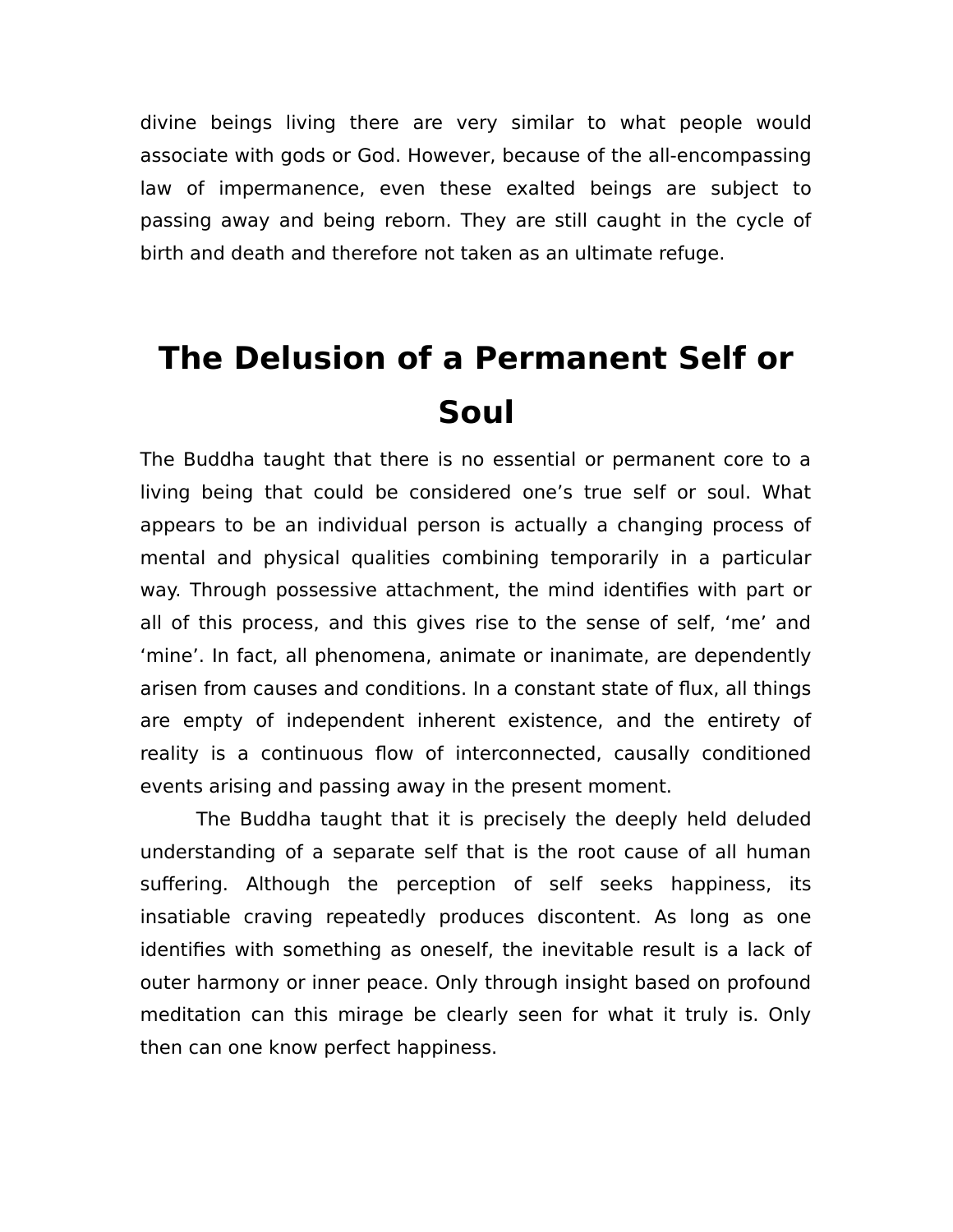### **The Buddhist Monastic Order**

The Buddhist monastic community, the Sangha, was created by the Buddha for those people who wished to fully dedicate their lives toward the realization of enlightenment. The monastic life enables one to leave behind the pressures and entanglements of mainstream society to focus more whole-heartedly on the goal of liberation. Adopting this simple and austere lifestyle directly challenges many deeply held attachments. The Buddha gradually developed a detailed and refined code of conduct and discipline to aid monastics in their cultivation of virtue. This framework supports both living in community and in solitude, each important factors for the development of deep states of meditation and wisdom. Monastic life is an example of a viable nonmaterialistic, alternative lifestyle dedicated to generating goodness, wisdom and peace in society

Between Buddhist monastics and Buddhist lay people, there is a relationship of nourishing interdependence. The Sangha relies on the lay community for its material needs, and in return the monks and nuns provide the lay community with spiritual guidance, moral support, and an inspiring example. As long as the Sangha continues to practice in accordance with the Buddhist monastic code of discipline and strives for the attainment of enlightenment, the teachings of awakening will continue to flourish.

## **Types of Buddhism**

By the time the Buddha passed away his teachings were well established in India. With hundreds of thousands of disciples, including the kings and leaders of his day, and with tens of thousands of monks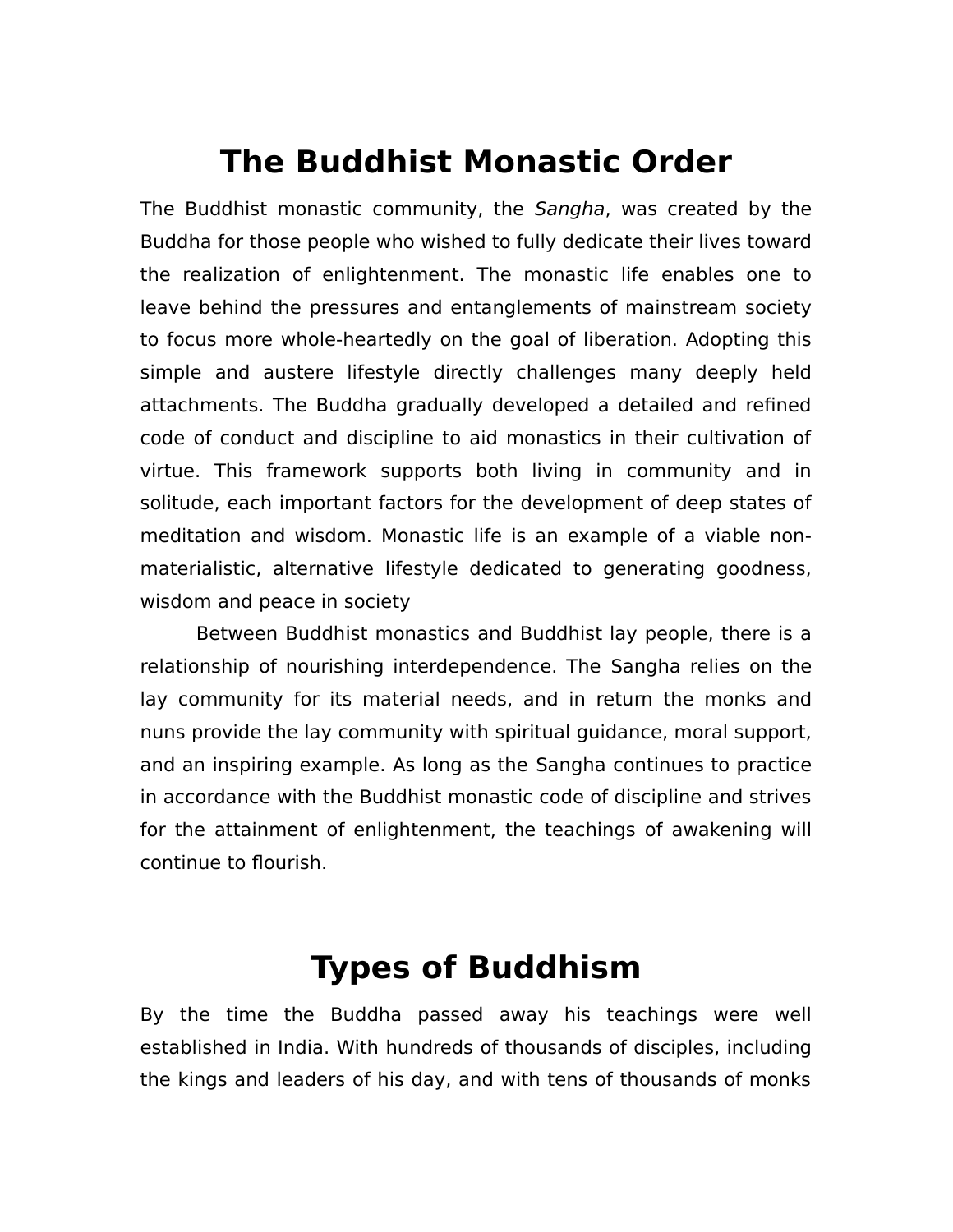and nuns, Buddhism was well on its way to becoming a major influence in the world. Buddhism continued with great momentum in India after the Buddha passed away and spread peacefully southward as far as Sri Lanka, northward to the Himalayas, westward to what is now Pakistan and Afghanistan and eastward to China and Indonesia. As it spread and flourished in the new lands, different denominations, or schools of thought, also developed. After 500 years a new sect called Mahayana emerged, distinguishing itself from the lineage currently known as Theravada. The Mahayana schools created new scriptures where the Buddha is presented as divine or semi-divine, and the goal of an Arahant was replaced with the ideal of the Bodhisattva, one who vows to become a Buddha in a future life, while in the process helping others as much as possible. Meanwhile the Theravada schools were dedicated to preserving the original teachings and lifestyle of the Buddha as its guide.

The Theravada tradition established itself in Sri Lanka, Myanmar (Burma)**,** Laos, Cambodia and Thailand. Mahayana took root in China and from there spread to Japan, Korea and Vietnam. A later school, known as Vajrayana, then spread from India to Tibet, incorporating the local animist religion to create Tibetan Buddhism. This then spread further to Mongolia and Bhutan. The most well-known Tibetan monk and Nobel Peace Prize laureate is the Dalai Lama.

## **Buddhism in the World Today**

Buddhism continues to gain an ever-widening audience in countries and societies far beyond its original home. Many people throughout the world, through their own careful choice, are adopting Buddhism's peaceful, compassionate and responsible ways as guiding principles in their lives. Meditation has always been at the very heart of the